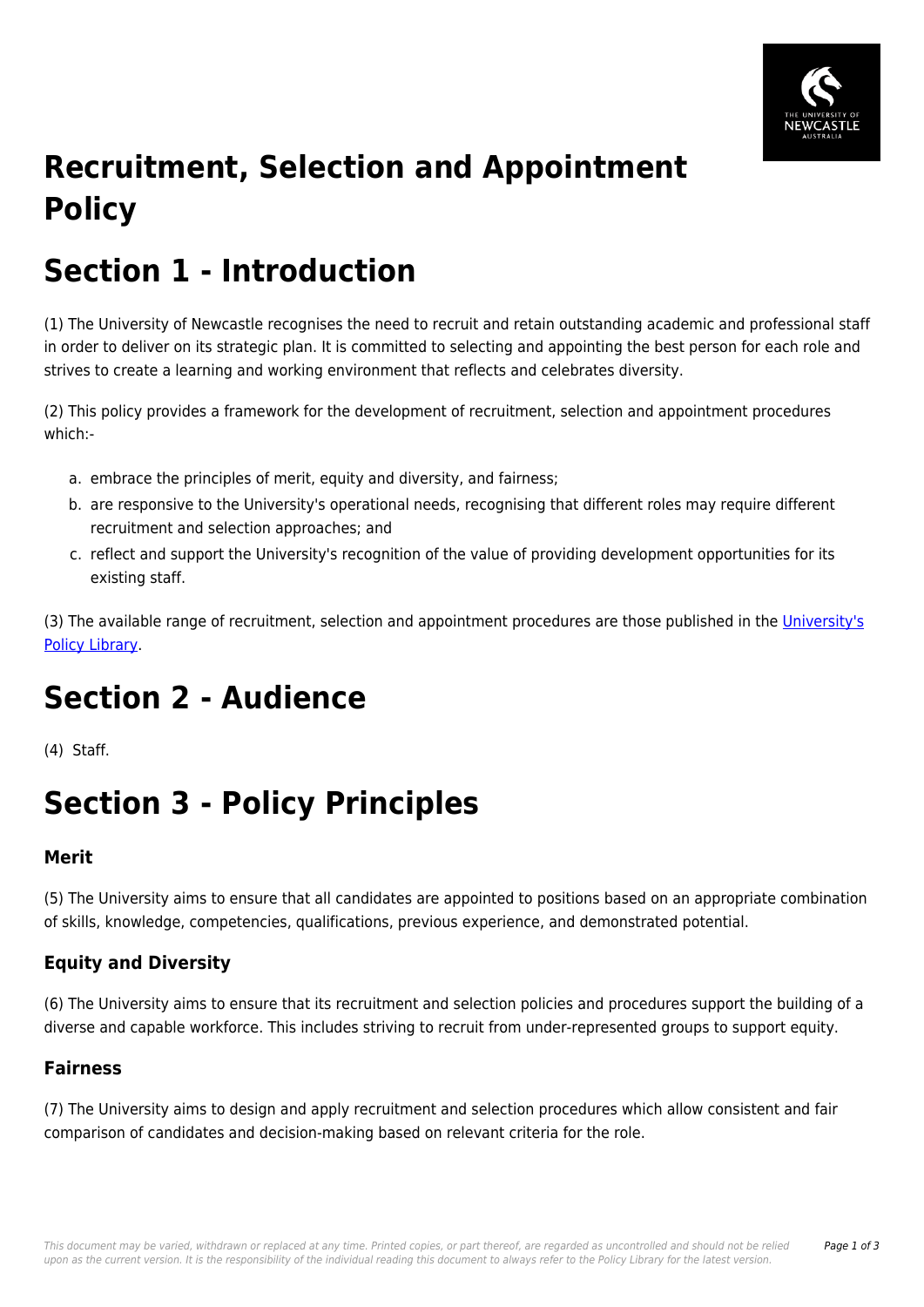## **Operational and Strategic Need**

(8) The University aims to ensure that all recruitment and selection decision-making is aligned with the University's strategic and operational priorities. It is important to acknowledge that timely decision making can be critical in securing the best candidate.

## **Section 4 - Roles and Responsibilities**

### **Managers, supervisors and Chief Investigators**

(9) Managers, supervisors and Chief Investigators will implement an appropriate recruitment, selection and appointment process for each recruitment.

### **Human Resources**

(10) Human Resource Services will provide expert advice and support for recruitment, selection and appointment processes.